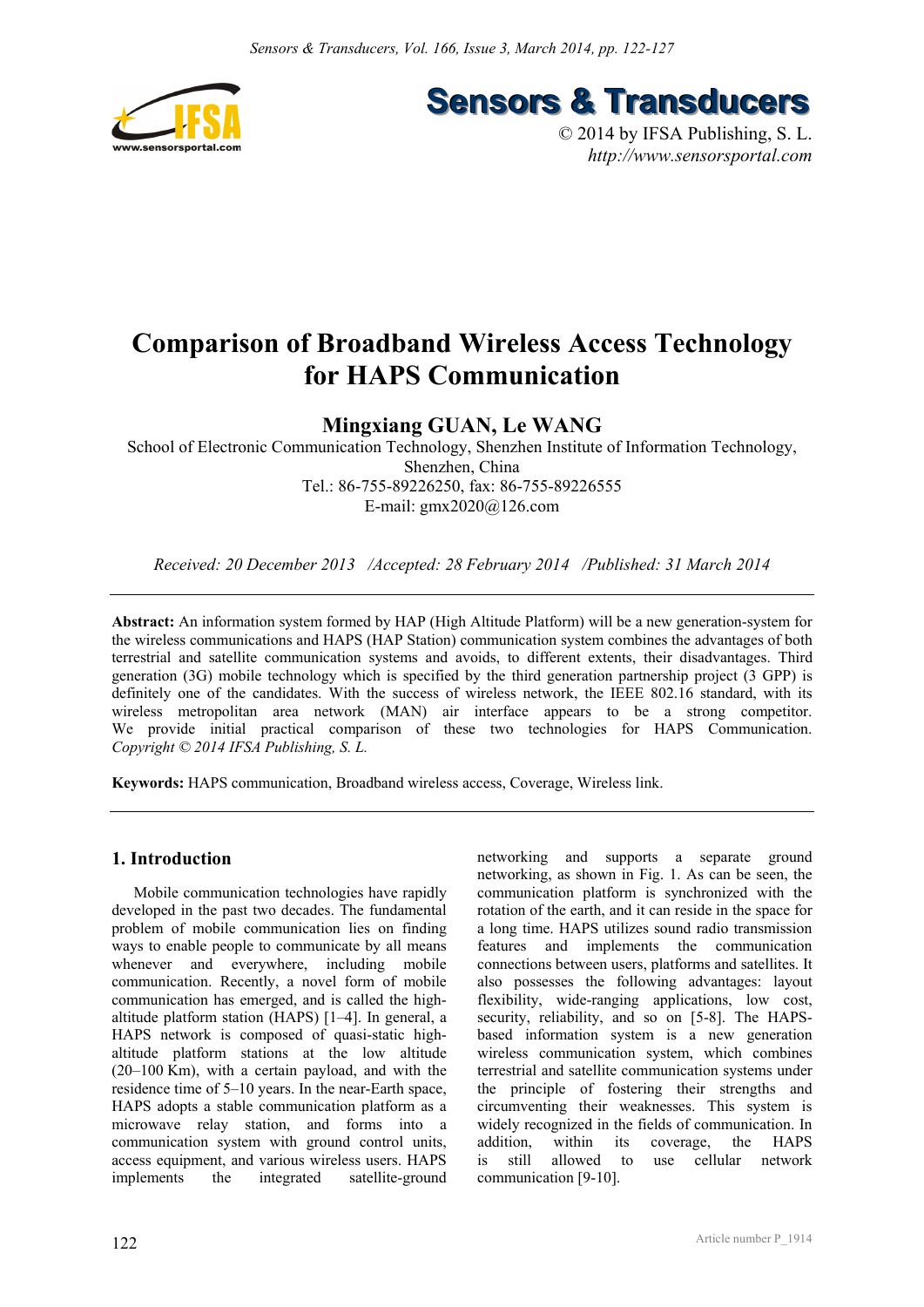Worldwide Interoperability for Microwave<br>cess (WiMax), 802.16e is a wireless Access (WiMax), 802.16e, is a wireless communication technology specified by IEEE 802.16 working group [11, 12] which aims to be a wireless replacement for a wired broadband connection. It is designed to provide network access to buildings through exterior antennas communicating with central radio base stations (BSs). Because wireless systems have the capacity to address broad geographic areas without the costly infrastructure development required in deploying cable links to individual sites.



a) Satellite-ground-HAP integrated network



b) Ground-HAP integrated network

**Fig. 1.** HAPS communication network architecture.

802.16 was the first standard to be published and defined a physical layer that was optimized to operate in the 10-66 GHz range. Due to operating in the high frequency band, a line of sight link (LOS) between transmitter and receiver is assumed and single carrier modulation was chosen. The 2-11 GHz amendment project that led to IEEE 802.16a was approved in March 2000. The 802.16a project primarily involves the development of new physical layer specification to cover the non line of sight (NLOS) operations, with supporting enhancements to the basic MAC. The standardization of 802.16e (WiMax) is still in progress and expected to complete in 2006. It modifies 802.16a medium access control (MAC) layer for mobility but does not change the physical layer. In this paper, we provide a comparison between WiMax technology and the TD-CDMA and address some of the engineering challenges that could be faced by WiMax designer.

#### **2. Technology Features**

OFDM is employed as the wireless access scheme for the WiMax standard. An OFDM signal is basically a bundle of narrowband carriers transmitted in parallel at different frequencies from the same source. The individual carriers in OFDM commonly called sub-carriers, are carefully spaced in frequency so that they are orthogonal and therefore do not interfere with each others. By combining the OFDM technique with error-correcting codes, adaptive equalization and reconfigurable modulation, WiMax communication is resistant against the multi-path fading channel. CDMA is also deigned to mitigate the multi-path effects in wideband environment by using equalization and advanced multi-user receiver. However, as the delay spread increases, the performance of the CDMA system degrades due to the corruption of the orthogonal relationship among codes. In addition, the complexity of the receiver may increase under this condition. On the other hand, OFDM's resistance to the multi-path interference results from the increased symbol duration for each sub-carrier and from use of a cyclic prefix, called guard period, preceding each symbol. In general, the OFDM provide performance gain comparing to the CDMA system with similar receiver complexity in a strong multi-path environment.

The air interface of WiMax is designed mainly target for low mobility application, OFDM technology is very sensitive to the received signal with frequency variation. With large Doppler frequency offset introduced by user mobility, the OFDM receiver may not able to track the frequency offset and result in performance degradation. In addition, handover between cells is not supported in the current 802.16 standard and is planed to resolve in 802.16e. On the other hand, full mobility can be supported by TD-CDMA system, the air interface is designed to handle high mobility users with up to 100 km/h for some services. Furthermore, both intercell and inter radio access technology (RAT) handover is realized according to the current 3GPP specification.

The UMTS TDD system is fully defined through UMTS 3GPP to cover all elements of a cellular network including both radio access network (RAN) and core network (CN). It also specified billing, security, operations & maintenance (OAM) and location management. In addition, mobility function and global roaming are fully supported. The UMTS release 4 has been launched for commercial deployment successfully for a few years. Release 5 has been completed and both TDD and FDD HSDPA features are included. The specification is reliable and stable and has been proven by commercial operations. On the other hand, 802.16 working group only covers medium access control (MAC) and physical layer (PHY) specification. Billing, security and OAM are not specified and it is still uncertain of how to integrate the 802.16 system to the existing cellular network. Furthermore, the WiMax (802.16e)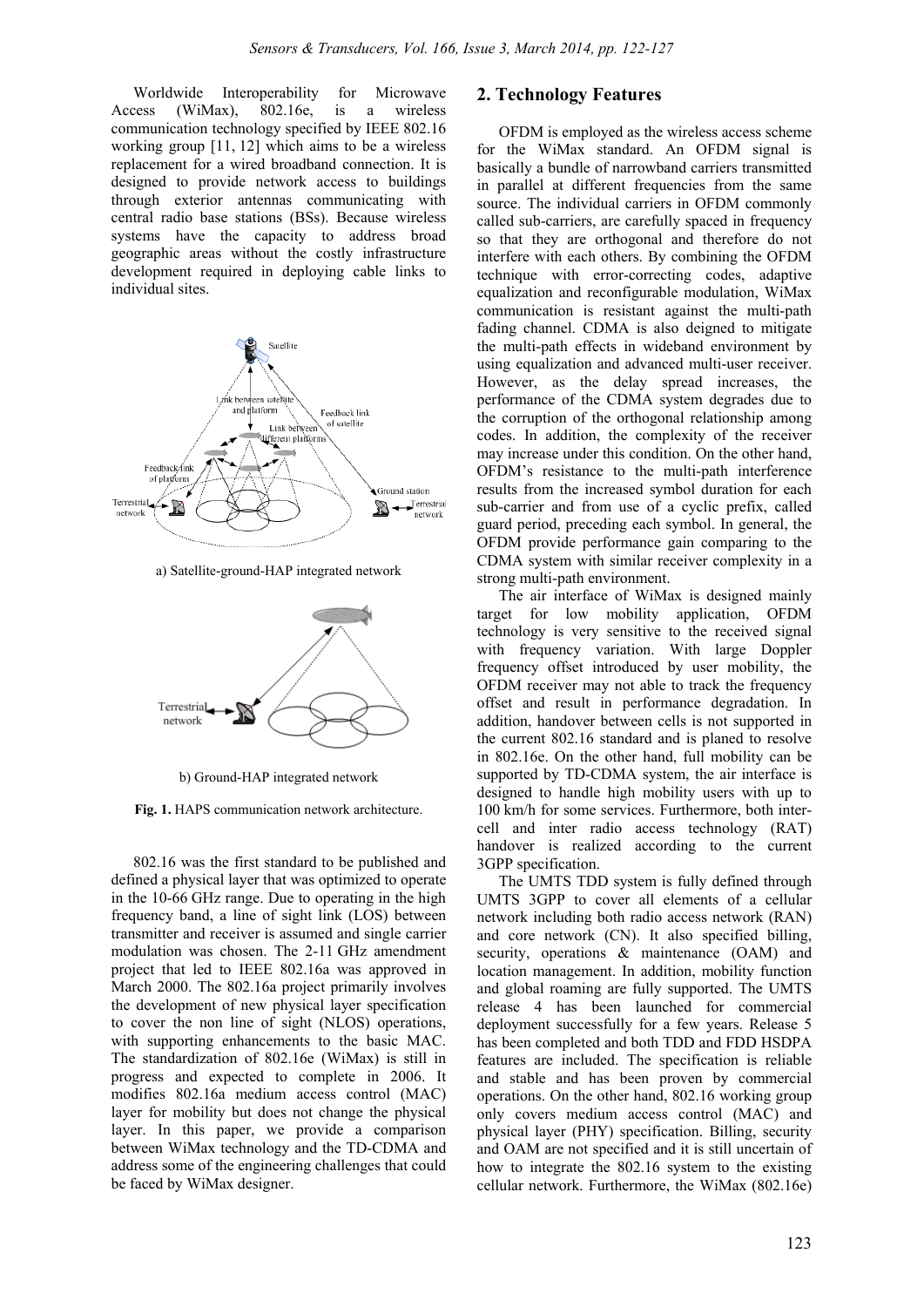specification is still in the draft state. Furthermore, the role of the current 802.20 and 802.16 has some uncertainties and doubts, consequently it may further slow down WiMax development.

AMC scheme are supported in both WiMax and HSDPA. The HSDPA can support QPSK and16QAM modulation. WiMax not only can support both modulation schemes, but also the higher modulation order 64QAM can be used optionally. It is mainly because the sub-channels in an OFDM system are orthogonal, resulting in zero or low intra cell interference. HSDPA uses the standard 3GPP turbo code as the error control coding scheme. A concatenation scheme with Reed-Solomon and convolutional coding is used in WiMax and optionally Block Turbo Coding (BTC) and Convolutional Turbo Coding (CTC) are specified. The interleaver size is smaller than the 3GPP specification; hence less memory is required with scarifying some coding gain. Low density parity check codes (LDPC) is currently being considered to include in the 802.16e standard. The complexity and performance still need to be investigated. Transmit diversity have been include in the 3GPP specification. Multiple inputs and multiple output (MIMO) technique are evaluated currently in a 3GPP standardization study item. Transmit diversity is an optional feature in the WiMax specification. Other advanced antenna techniques can definitely be included in the OFDM transmission, but the agenda to include those features in WiMax is not clear yet.

It is well known that the frequency re-use factor of one can be achieved by the CDMA, which means that all the cells can operated with a same allocated frequency band due to its processing gain from spread spectrum. However, OFDM typically needs a frequency reuse sector of more than one to maintain its maximum throughput per cell, which means the spectral efficiency of a cell must be divided by the frequency re-use factor.

#### **3. Link Budgets**

The coverage performance of both TD-CDMA and WiMax are evaluated. The link budget of both uplink and downlink are analyzed and the maximum allowable path loss is used as the performance metric.

#### **3.1. Assumptions**

In the downlink link budget calculation, a single cell with no inter-cell interference is assumed and all the transmit power is allocated to a user with maximum theoretical downlink throughput. The results indicate the maximum allowable path loss for the highest data rate service in single cell environment. On the other hand, uplink coverage is normally limited by the mobile transmission power in cellular system. The maximum range for a cell to provide service to a low data rate user is calculated in

the uplink link budget. The common assumption and parameters are shown in Table 1.

|  |  |  |  | Table 1. Link budget assumptions. |
|--|--|--|--|-----------------------------------|
|--|--|--|--|-----------------------------------|

| <b>Assumptions</b>                             | Base<br><b>Station</b> | <b>User</b><br><b>Terminal</b> |
|------------------------------------------------|------------------------|--------------------------------|
| Cable, connector and duplexer<br>$losses$ (dB) |                        |                                |
| Body losses (dB)                               |                        |                                |
| Receiver noise figure (dB)                     |                        | 5.5                            |
| Antenna gain (dB)                              | 18                     |                                |
| Receiver Noise density<br>(dBm/Hz)             | $-171.0$               | $-168.5$                       |
| Receiver Noise Power (dBm)                     | $-105.2$               | $-102.7$                       |

#### **3.2. Link Budgets for TD-CDMA**

In the uplink analysis, a low data rate service of 31.4 kBps is assigned to the user, in which the spreading factor is 16, two codes and one time slot is assigned to the user. The required Eb/N0 is 4.2 dB. Table 2 shows an example link budget for TD-CDMA. It shows that the allowed propagation loss for downlink and uplink are 132.7 and 140.1 dB respectively. This indicates that if high data rate service is provided in the system, the cell range is limited by downlink rather than uplink. This observation is opposite to the normal situation of low data rate voice traffic cellular environment.

|  |  | <b>Table 2.</b> Link budget for TD-CDMA |
|--|--|-----------------------------------------|
|  |  |                                         |

| <b>Parameters</b>                                        | <b>Downlink Link   Uplink Link</b><br><b>Budget</b> | <b>Budget</b> |  |  |  |  |
|----------------------------------------------------------|-----------------------------------------------------|---------------|--|--|--|--|
| Transmitter                                              |                                                     |               |  |  |  |  |
| Maximum Tx power per<br>code (dBm)                       | 28                                                  | 24.0          |  |  |  |  |
| Antenna gain (dBi)                                       | 18                                                  | 2.0           |  |  |  |  |
| Tx cable loss/Body loss<br>(dB)                          | 2.0                                                 | 0.0           |  |  |  |  |
| EIRP (dBm)                                               | 44                                                  | 26.0          |  |  |  |  |
|                                                          | Receiver                                            |               |  |  |  |  |
| Thermal noise density<br>(dBm/Hz)                        | $-174.0$                                            | $-174.0$      |  |  |  |  |
| Receiver noise figure (dB)                               | 5.5                                                 | 3.0           |  |  |  |  |
| Receiver noise density<br>(dBm/Hz)                       | $-168.5$                                            | $-171.0$      |  |  |  |  |
| Receiver noise power<br>(dBm)                            | $-102.7$                                            | $-105.2$      |  |  |  |  |
| Interference margin (dB)                                 | 1.9                                                 | 2.5           |  |  |  |  |
| $\overline{\text{Total noise}} + \text{margin}$<br>(dBm) | $-100.8$                                            | $-102.7$      |  |  |  |  |
| Processing gain (dB)                                     | 7.75                                                | 15.0          |  |  |  |  |
| Require Eb/No (dB)                                       | 6.8                                                 | 4.2           |  |  |  |  |
| Receiver sensitivity (dBm)                               | $-101.75$                                           | $-113.5$      |  |  |  |  |
| Antenna Gain (dBi)                                       | 2.0                                                 | 18.0          |  |  |  |  |
| Rx cable loss/body loss                                  | $\Omega$                                            | 2.0           |  |  |  |  |
| Maximum path loss (dB)                                   | 145.1                                               | 155.5         |  |  |  |  |
| Log-normal fade margin<br>(dB)                           | 15.4                                                | 15.4          |  |  |  |  |
| Allowed propagation loss<br>for cell range (dB)          | 132.7                                               | 140.1         |  |  |  |  |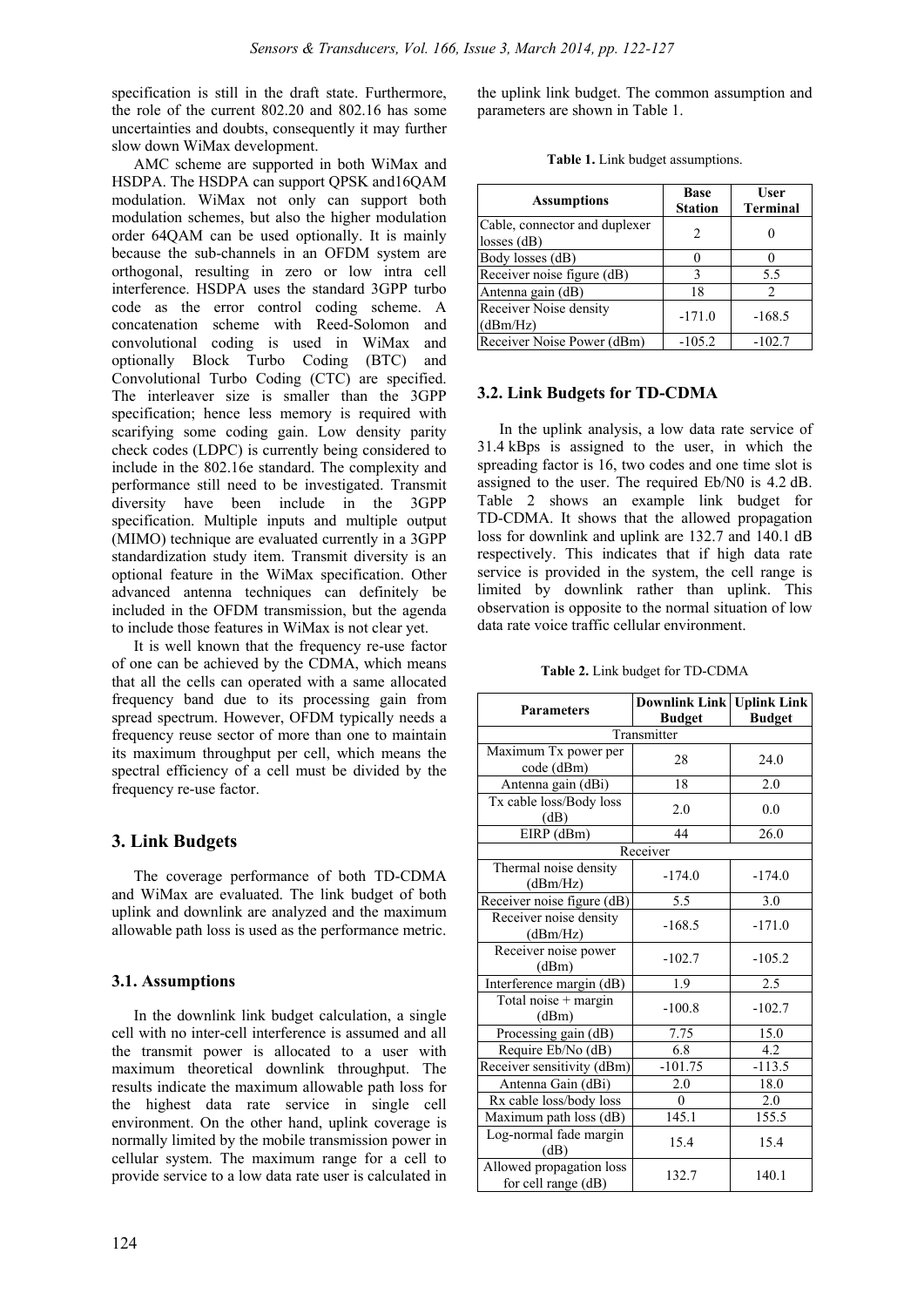#### **3.3. Link Budgets for WiMax**

The link budget analysis is derived based on the assumptions that are listed in Section A and the bearer specification. Two multiple access schemes, time division multiplexing (TDM) and frequency division multiple access (FDMA), are used in WiMax system in uplink and downlink respectively. It means that for a particular time period (Time Slot), the whole spectrum is allocated for a single user in downlink and multiple users can be transmit to the base station simultaneously in uplink with part of the whole allocated spectrum. The total number of subchannels is 32. If a user is only assigned to single sub-channel, then 1/32 of the allocated bandwidth is reserved to this FDMA uplink user. Since only a small section of bandwidth is assigned to that user in each time slot, the full transmit power can be used in one sub-channel and 15 dB sub-channelization gain is added to the uplink budget. In addition, 5 MHz spectrum is allocated for both uplink and downlink and the corresponding spectrum usage ratio is 1:4. In order to mitigate the multi-path effect, guard period is inserted in the frame to maintain the orthogonal among sub-carriers. Table 3 Similar to TDD system, the cell range is limited by the downlink with high downlink data rate. The allowable propagation loss for the cell is 128.6 and 138.2 dB for downlink and uplink respectively.

#### **3.4. Coverage Comparison**

We present the coverage comparison in Table 4. In general, it shows that the peak data rate that can be provided by WiMax is slightly higher than the service from TD-CDMA system. On the other hand, it depicts that the maximum allowed path loss of TD-CDMA system is larger than WiMax system. In addition, the maximum allowed path-loss of both systems are shown in the last column and the uplink limited cases are indicated by the grey color. It is concluded that the coverage of TDD system is better than that can be provided by WiMax.

| <b>Parameters</b>                               | <b>Downlink</b><br><b>Link Budget</b> | <b>Uplink Link</b><br><b>Budget</b> |  |  |  |  |
|-------------------------------------------------|---------------------------------------|-------------------------------------|--|--|--|--|
| Transmitter                                     |                                       |                                     |  |  |  |  |
| Tx power per subcarrier<br>(dBm)                | 8                                     | $-8$                                |  |  |  |  |
| Antenna gain (dBi)                              | 18                                    | $2.0\,$                             |  |  |  |  |
| Tx cable loss/Body loss<br>(dB)                 | 2.0                                   | 0.0                                 |  |  |  |  |
| EIRP (dBm)                                      | 24                                    | $-6$                                |  |  |  |  |
|                                                 | Receiver                              |                                     |  |  |  |  |
| Thermal noise density<br>(dBm/Hz)               | $-174.0$                              | $-174.0$                            |  |  |  |  |
| Receiver noise figure (dB)                      | 5.5                                   | 3.0                                 |  |  |  |  |
| Receiver noise density<br>(dBm/Hz)              | $-168.5$                              | $-171.0$                            |  |  |  |  |
| Receiver noise power<br>(dBm)                   | $-134.6$                              | $-137.1$                            |  |  |  |  |
| Interference margin (dB)                        | 1.9                                   | 2.5                                 |  |  |  |  |
| Sub-channelinization gain<br>(dB)               | $\mathbf{0}$                          | 15.0                                |  |  |  |  |
| Require SNR (dB)                                | 13.5                                  | 4.7                                 |  |  |  |  |
| Receiver sensitivity (dBm)                      | $-119.2$                              | $-144.9$                            |  |  |  |  |
| Antenna Gain (dBi)                              | 2.0                                   | 18.0                                |  |  |  |  |
| $1+Tg/Tb$                                       | 1.25                                  | 1.25                                |  |  |  |  |
| Rx cable loss/body loss                         | $\Omega$                              | 2.0                                 |  |  |  |  |
| Maximum path loss (dB)                          | 144.0                                 | 154.9                               |  |  |  |  |
| Log-normal fade margin<br>(dB)                  | 15.4                                  | 15.4                                |  |  |  |  |
| Allowed propagation loss<br>for cell range (dB) | 128.6                                 | 138.2                               |  |  |  |  |

**Table 3.** Link budget for WiMax.

**Table 4.** Link budget comparison.

| Case | <b>Max.</b> Information<br><b>Throughput (Mbps)</b> |       | <b>Max. allowed Outdoor</b><br>path loss $(DL)$ $(dB)$ |       | <b>Max. allowed Outdoor</b><br>path loss (UL) (dB) |       | Max. allowed path<br>$loss$ $(dB)$ |       |
|------|-----------------------------------------------------|-------|--------------------------------------------------------|-------|----------------------------------------------------|-------|------------------------------------|-------|
|      | TDD                                                 | Wimax | <b>TDD</b>                                             | Wimax | TDD                                                | Wimax | TDD                                | Wimax |
|      | 8.611                                               | 9.976 | 132.7                                                  | 128.6 |                                                    |       | 132.7                              | 128.6 |
|      | 5.741                                               | 6.648 | 136.6                                                  | 130.7 | 140.1                                              | 138.2 | 136.6                              | 130.7 |
|      | 4.306                                               | 4.984 | 138.6                                                  | 135.9 |                                                    |       | 138.6                              | 135.9 |
|      | 2.870                                               | 3.328 | 142.1                                                  | 137.7 |                                                    |       | 140.1                              | 137.7 |

#### **4. Spectrum Efficiency**

We simulated the downlink spectrum efficiency of both systems. The simulation conditions are shown in Table 5. In addition, muli-cell environment with 19 cells is considered in the simulation model.

Fig. 2 shows the spectrum efficiencies of both systems in various conditions. The cell edge can be defined with criterion of providing service with less than 5 % of outage probability. The cell edge of WiMax is shown to be smaller than that of TDD in all cases.

For example, the cell edges of TDD and WiMax are about 670 m and 690 m respectively. In this section, we mainly focus on the capacity analysis; it is observed that the spectrum efficiency of WiMax is consistently lower than that of TD-CDMA due to employing high frequency reuse factor. We conclude that TD-CDMA outperforms the WiMax in these multi-cell environments.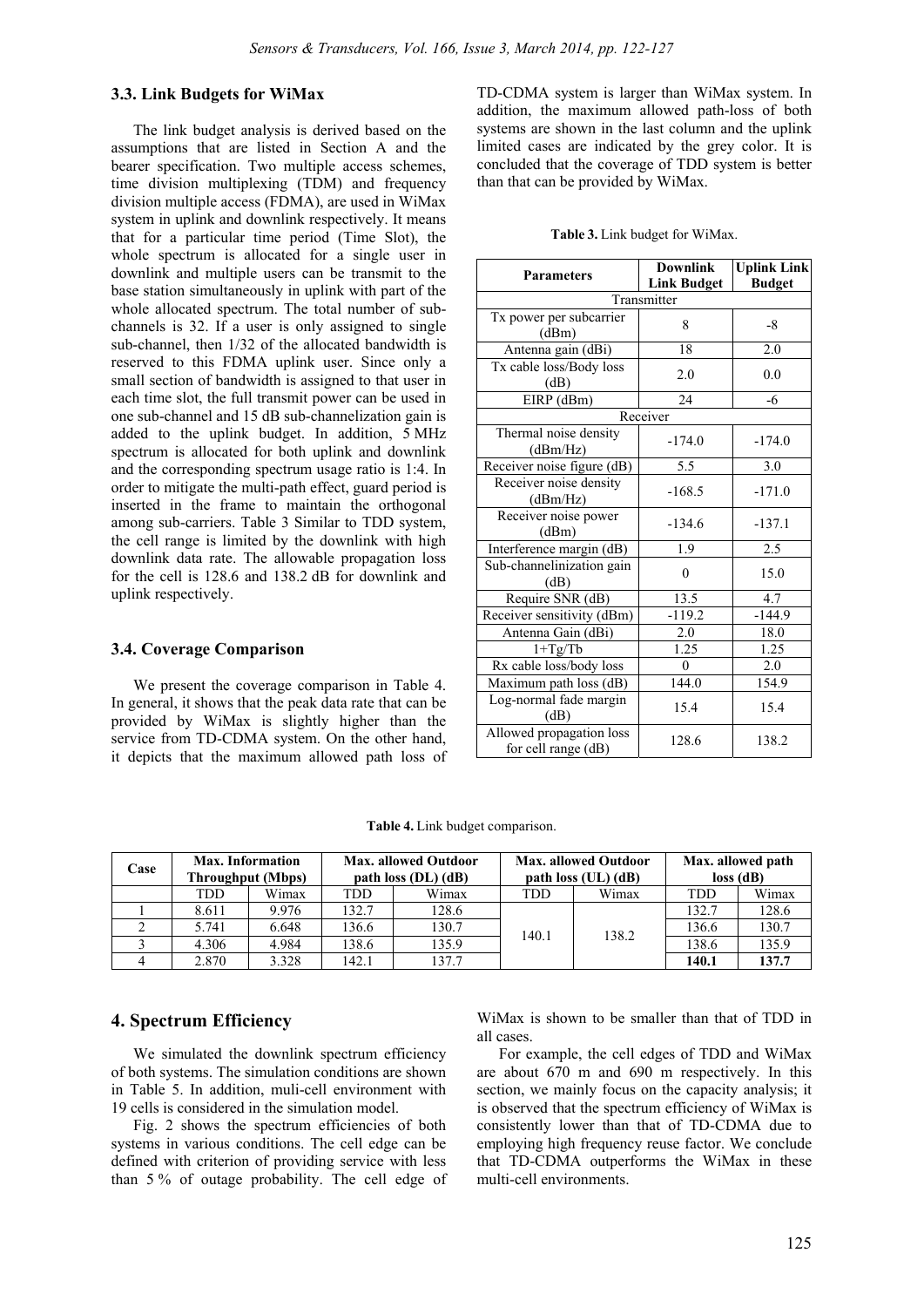| Table 5. TD-CDMA and OFDM parameters |
|--------------------------------------|
| for simulation analysis              |

| <b>Parameters</b>         | Value                   |  |  |  |  |
|---------------------------|-------------------------|--|--|--|--|
| Carrier frequency         | 3.4 GHz                 |  |  |  |  |
| Occupied bandwidth        | 5 MHz                   |  |  |  |  |
| Downlink / uplink ratio   | 14:1                    |  |  |  |  |
| BS maximum transmitted    | 40 dBm                  |  |  |  |  |
| power                     |                         |  |  |  |  |
| BS antenna gain           | 11 dB                   |  |  |  |  |
| User terminal antenna     | 2 dB                    |  |  |  |  |
| gain                      |                         |  |  |  |  |
| Antenna connector loss    | 2 dB                    |  |  |  |  |
| Noise figure of user      | 5.5 dB                  |  |  |  |  |
| terminal                  |                         |  |  |  |  |
|                           | $146.4 + 38.4xlog(d)$   |  |  |  |  |
| Pathloss formula          | 140.4+34.77xlog(d)      |  |  |  |  |
|                           | 132.4+32.77xlog(d)      |  |  |  |  |
| Shadow fading standard    | 10dB                    |  |  |  |  |
| deviation                 |                         |  |  |  |  |
| <b>TD-CDMA</b>            |                         |  |  |  |  |
| Chip rate                 | 3.84 Mbps               |  |  |  |  |
| Downlink overhead         | 1 timeslot              |  |  |  |  |
| channel                   |                         |  |  |  |  |
| Burst type                | 2                       |  |  |  |  |
| Spreading factor          | 16                      |  |  |  |  |
| <b>OFDM</b>               |                         |  |  |  |  |
| NFFT number of sub-       | 2048                    |  |  |  |  |
| carriers                  |                         |  |  |  |  |
| Nused number of used      | 1702                    |  |  |  |  |
| sub-carriers              |                         |  |  |  |  |
| Ndata number of data sub- | 1536                    |  |  |  |  |
| carriers                  |                         |  |  |  |  |
| Tg/Tb cyclic prefix to    | 1:4                     |  |  |  |  |
| useful time ratio         |                         |  |  |  |  |
| <b>CIR</b> loss           | $10\log 10((Tg/Tb)/Tb)$ |  |  |  |  |



**Fig. 2.** Spectrum efficiency of TD-CDMA and WiMax in various conditions.

#### **5. Conclusions**

This paper investigates the performance characteristics of WiMax and TD-CDMA systems for 5 MHz bandwidth in HAPS communication network. We show that the TD-CDMA can provide better spectrum efficiency and coverage than those can be offered by WiMax. Furthermore, TD-CDMA demonstrates its superiority over WiMax in the areas of standard maturity, network management including billing and security, frequency reuse, interpolating with different vendors and communicating with the existing network.

#### **Acknowledgements**

This paper is supported by project of Shenzhen science and technology innovation committee (JCYJ20130401095947215), Key lab of SZIIT (SYS201004) and innovation team of SZIIT (CXTD2-003). The author would like to thank Prof. Liang Yongsheng for his revision of the text, the editor and the anonymous reviewers for their contributions that enriched the final paper.

#### **References**

- [1]. Shufeng Li, David Grace, Yanchen Liu, Jibo Wei, Dongtang Ma, Overlap area assisted call admission control scheme for communications system, *IEEE Transactions on Aerospace and Electronic Systems*, Vol. 47, Issue 4, 2011, pp. 2911-2920.
- [2]. Yiming Liu, D. Grace, P. D. Mitchell, Exploiting platform diversity for GoS improvement for users with different high altitude platform availability, *IEEE Transactions on Wireless Communications,* Vol. 8, Issue 1, 2009, pp. 196-203.
- [3]. S. Bayhan, G. Giir, F. Alagoz, High altitude platform (HAP) driven smart radios: A novel concept, in *Proceedings of the International Workshop on Satellite and Space Communications*, 2007, Vol. 9, pp. 201-205.
- [4]. Tim Tozer, Alan Smith, High altitude platforms and Milsatcom for future capacity requirements, in *Proceedings of the IET Seminar on Milsatcoms*, 2010, pp. 1-26.
- [5]. Jeng-Ji Huang, Wei-Ting Wang, Interference reduction for terrestrial cellular CDMA systems via high altitude platform station, in *Proceedings of the IEEE 65th Vehicular Technology Conference*, Dublin, 2007, Vol. 4, pp. 1350-1354.
- [6]. Z. Yang, A. Mohammed. Wireless communications from high altitude platforms: applications, deployment and development, in *Proceedings of the 12th IEEE International Conference on Communication Technology*, Nanjing, 11-14 November 2010, pp. 1476-1479*.*
- [7]. M. P. Anastasopoulos, P. G. Cottis, High altitude platform networks: A feedback suppression algorithm for reliable multicast/broadcast services, *IEEE Transactions on Wireless Communications*, Vol. 8, Issue 4, 2009, pp. 1639-1643.
- [8]. J. Holis, P. Pechac, Elevation dependent shadowing model for mobile communications via gigh altitude platforms in built-up areas, *IEEE Transactions on Antennas and Propagation*, Vol. 56, Issue 4, 2008, pp. 1078-1084.
- [9]. Guan Mingxiang, Yuan Fang, Guo Qing, Performance of coverage and wireless link for HAPS communication, in *Proceedings of the IEEE International Conference on Wireless*